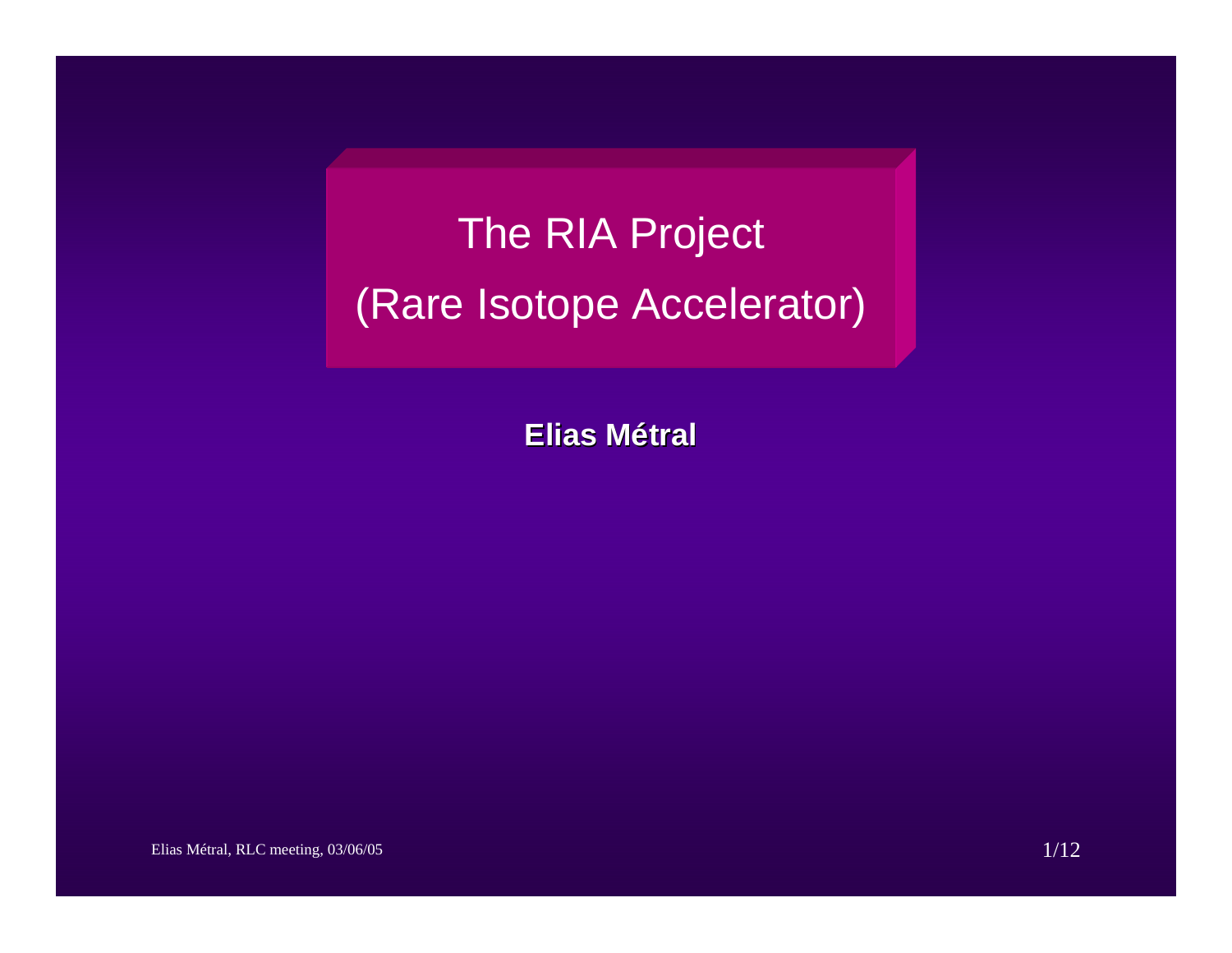## **http://www.orau.org/ria/**

## ◆ RIA will

- **Be the world's most powerful research accelerator dedicated to producing and exploring new rare isotopes that cannot be found on earth**
- $\blacksquare$ **Educate new generations of scientists**
- **Provide society with numerous opportunities to reap the benefits of discovery**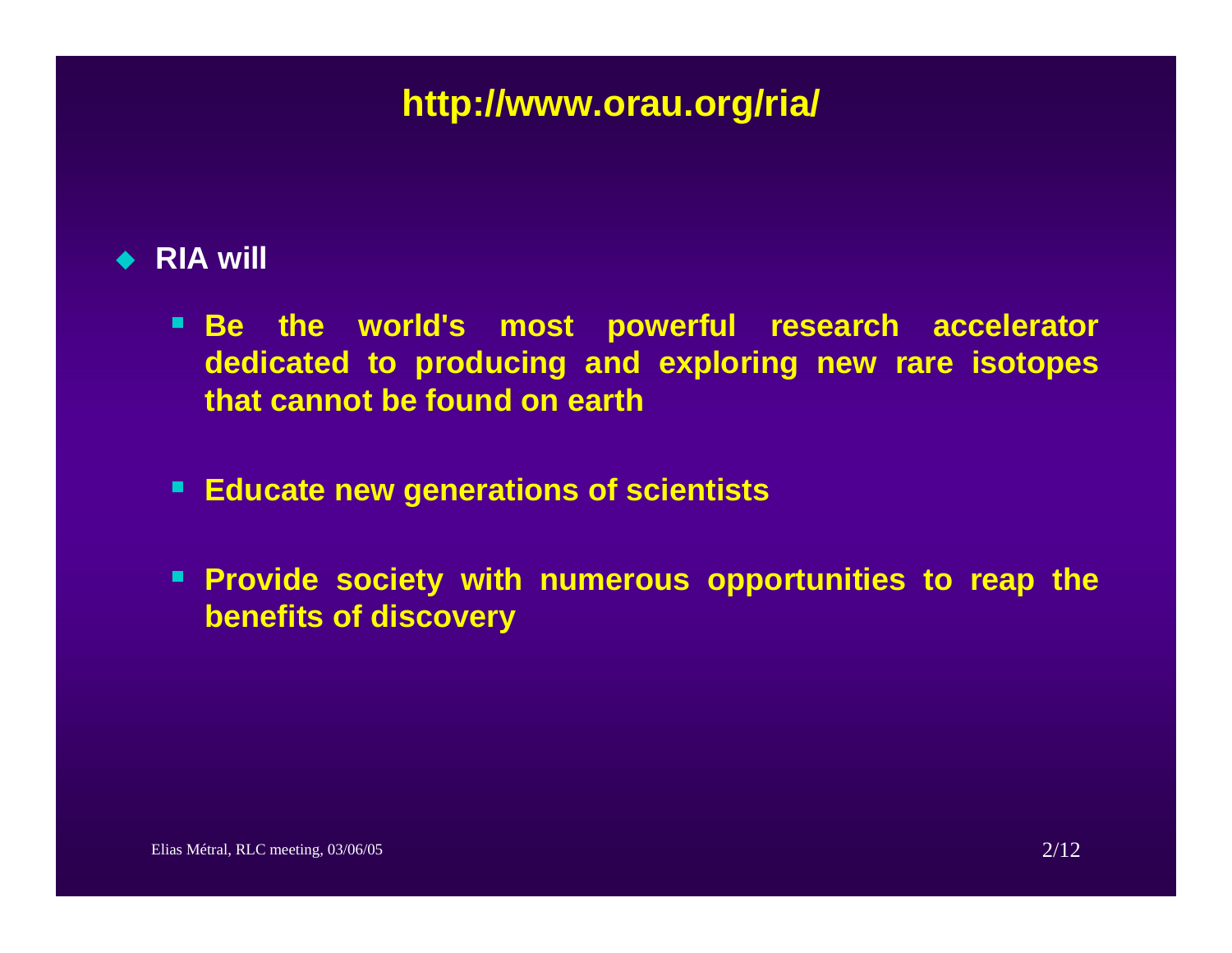- **The key to the scientific discovery potential of the facility is its ability to provide the highest-intensity beams of stable heavy ions for the production of rare isotopes**
- **This facility would provide beams of very short-lived atomic nuclei (some with life times of less than 10 microseconds) that can be used to do scientific research that had previously been considered impossible on earth. Produced naturally in exploding supernovae and other stellar objects, such short-lived nuclei (rare isotopes) exist for only a brief time before they decay into the stable nuclei of the universe. Produced intensely in powerful accelerator facilities such as RIA, rare isotope beams can be created and used to vastly expand our knowledge of the nuclear landscape and about reactions that govern the astrophysics processes that we see in the universe**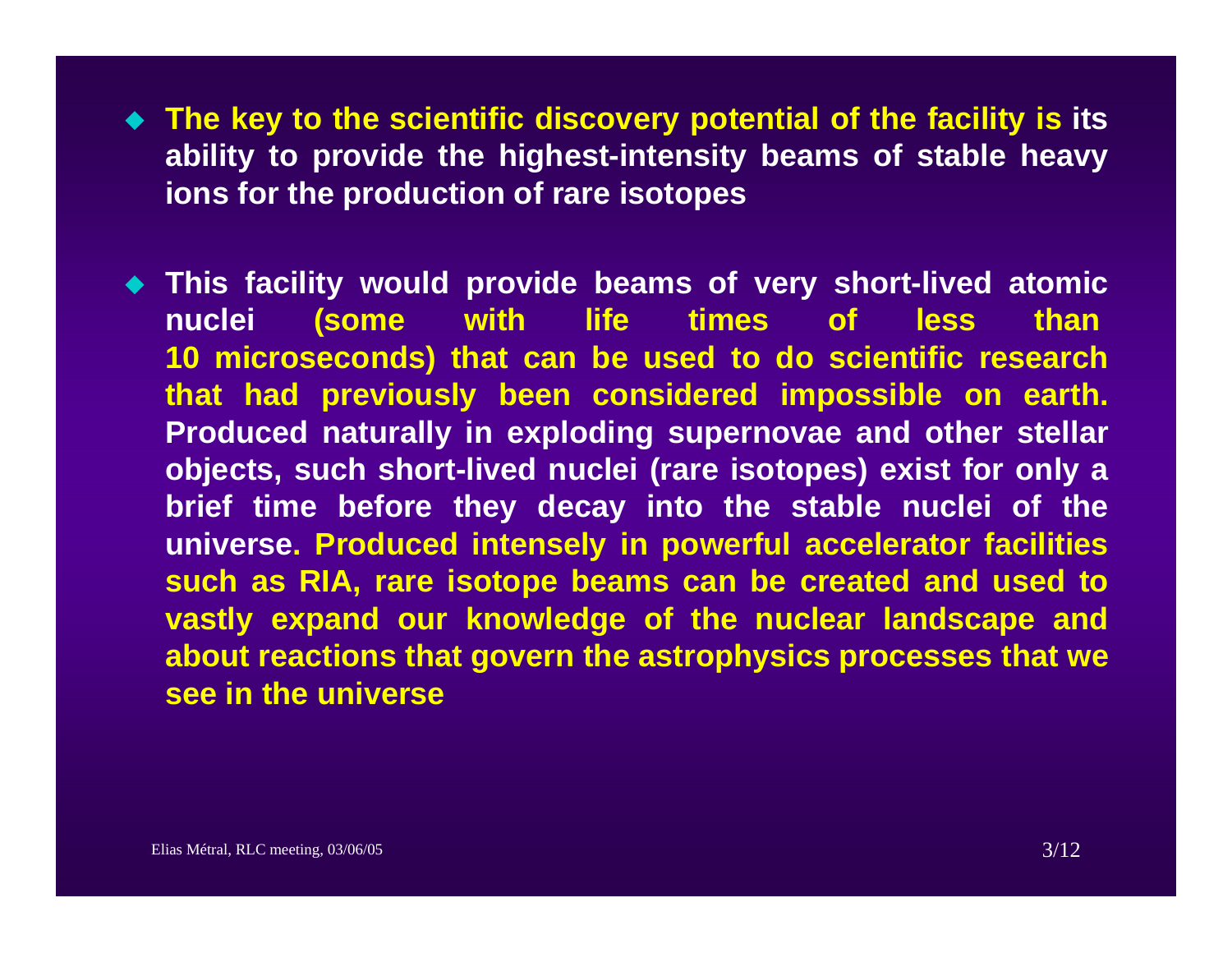- **RIA's driver accelerator will be a flexible device capable of providing beams from protons to uranium at energies of at least 400 MeV per nucleon, with beam power in excess of 100 kW**
- **In comparison to the 2 main competing in-flight facilities, the Radioactive Ion Beam Factory at RIKEN and the GSI upgrade, RIA has 2 advantages**
	- **RIA's capability for post acceleration (not included in either of the other 2 projects) will allow a wider range of studies and will include the measurement of nuclear reactions at astrophysical energies and the search for new heavy elements with long lifetimes**
	- **The acceleration scheme of RIA's primary-beam linac is planned to be 20-fold more efficient than either of the other facilities and, hence, able to deliver significantly more primary-beam power**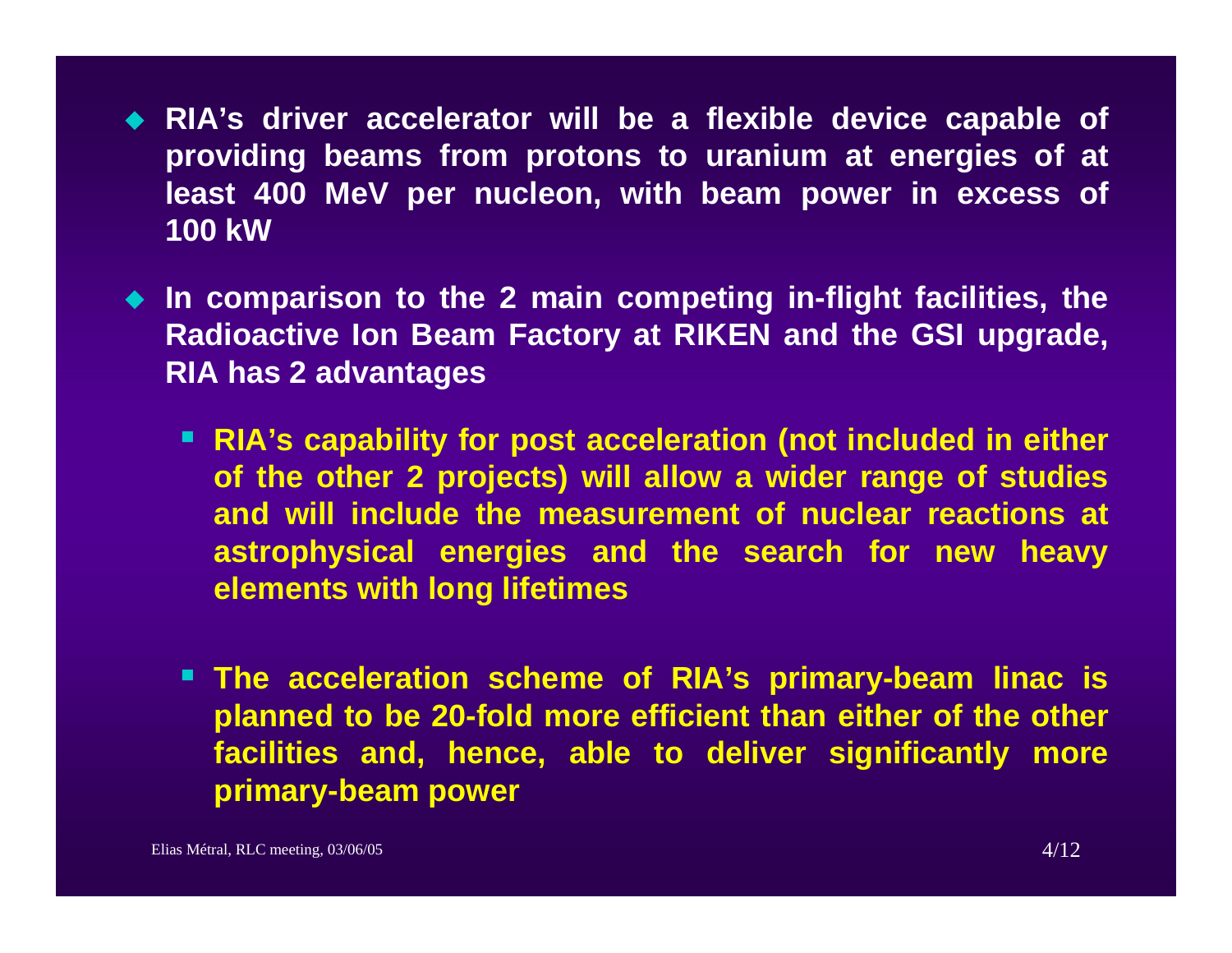**In comparison to the main ISOL (Isotope-Separator-On-Line) competition, ISAC and TRIUMPH, RIA has higher primary-beam power and a more flexible combination of ion sources, which will provide higher intensities and a wider variety of rare isotopes**

 **RIA is the only operating or planned facility that will employ both the fast (in-flight) fragmentation method and the ISOL method in order to optimize the production of each nuclear species**

 **With RIA, the U.S. will maintain a world leadership position in nuclear physics for decades**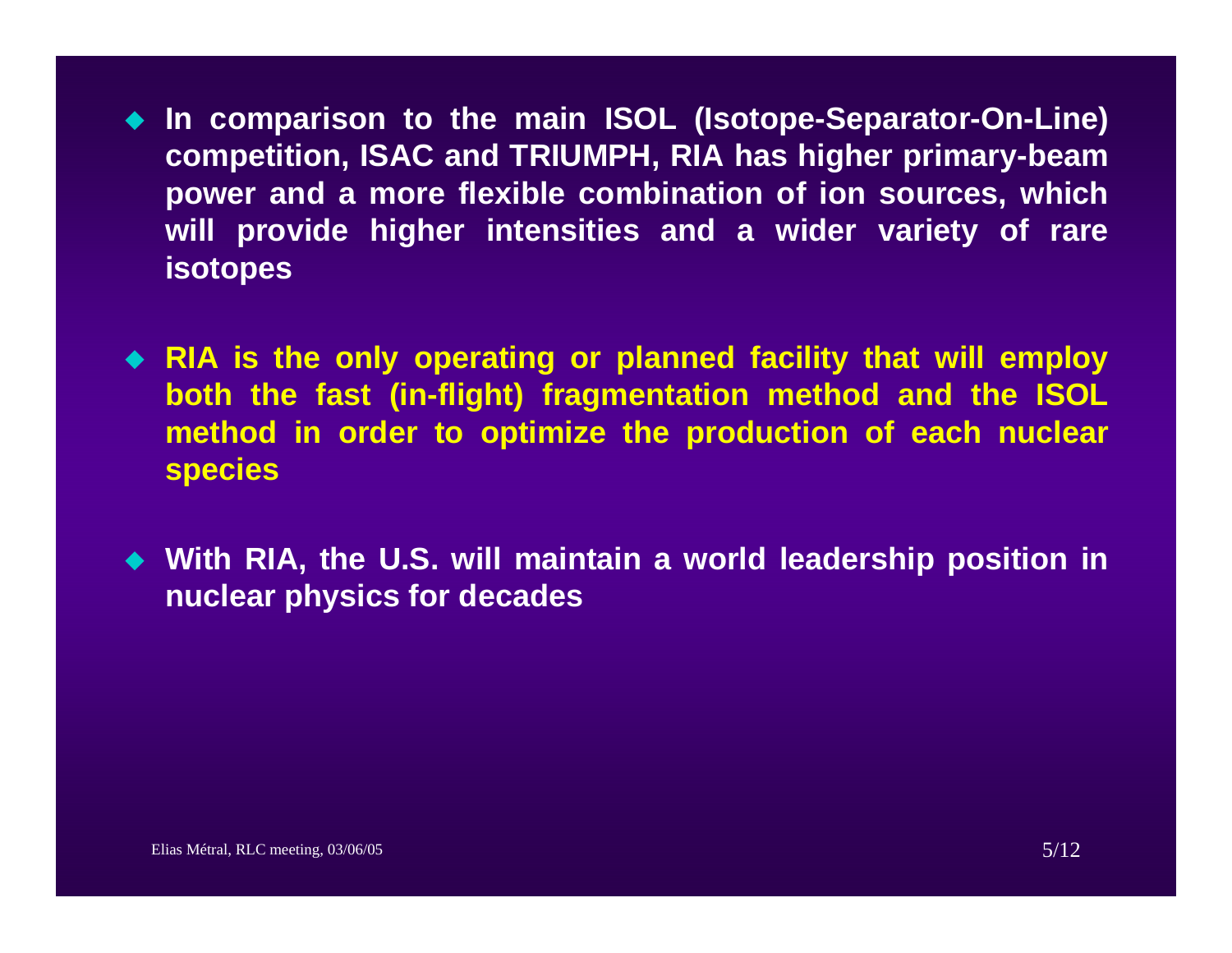- **The scientific case for RIA has been developing for more that a decade, and many community workshops, studies, and white papers articulate the science that the facility will enable. In its 2002 Long Range Plan, the Department of Energy / National Science Foundation Nuclear Science Advisory Committee (NSAC) endorsed RIA as the highest priority for new construction, noting that RIA will greatly extend new avenues of study on 3 of the basic questions of nuclear physics:**
	- **What is the structure of nucleonic matter?**
	- **What is the nuclear microphysics of the universe?**
	- **What is to be the new Standard Model?**
- **RIA was ranked 3rd (in a tie with 2 other projects) among 28 high-priority Facilities for the Future of Science, that were included in the Department of Energy's (DOE) 20-Year Outlook plan released in November 2003**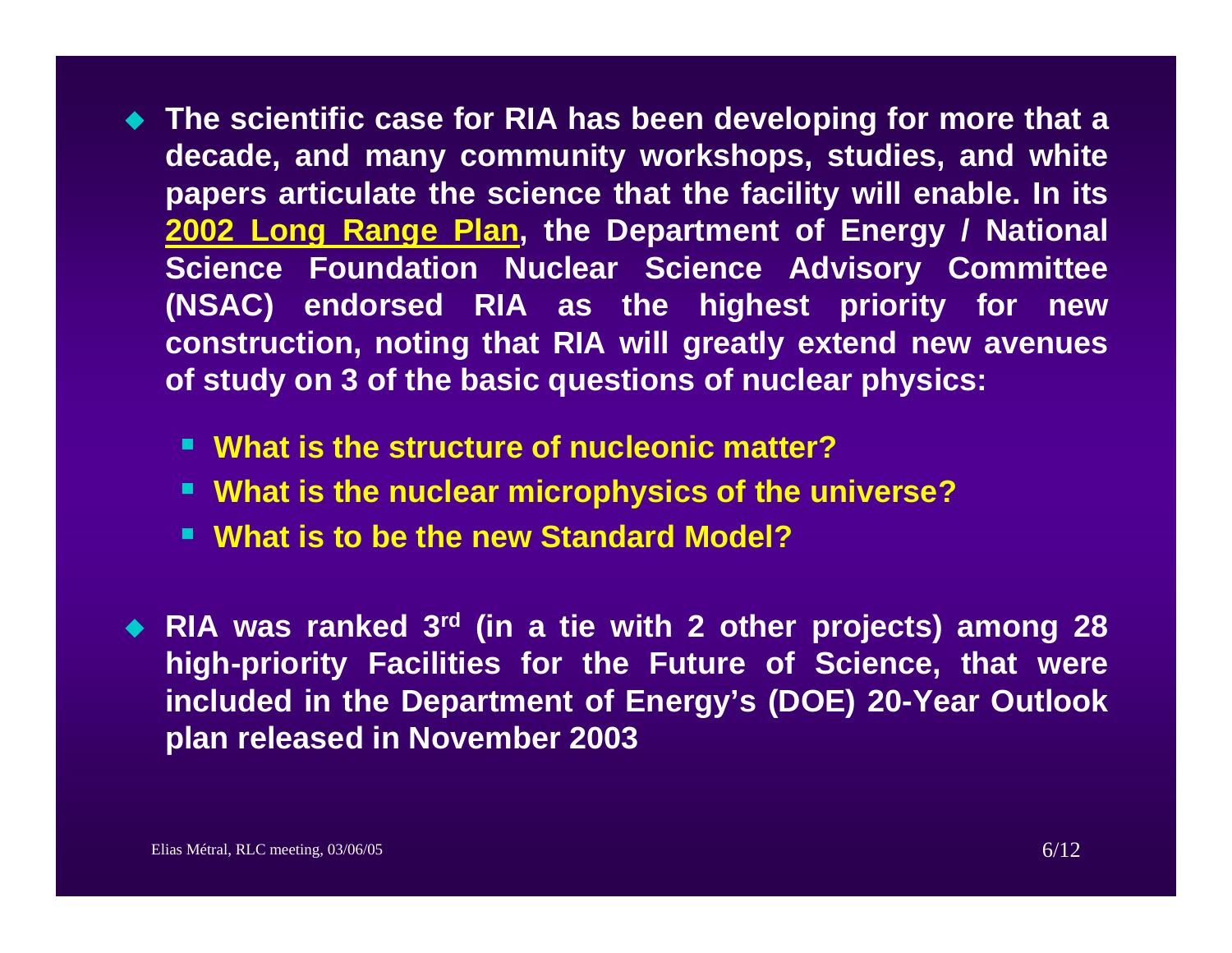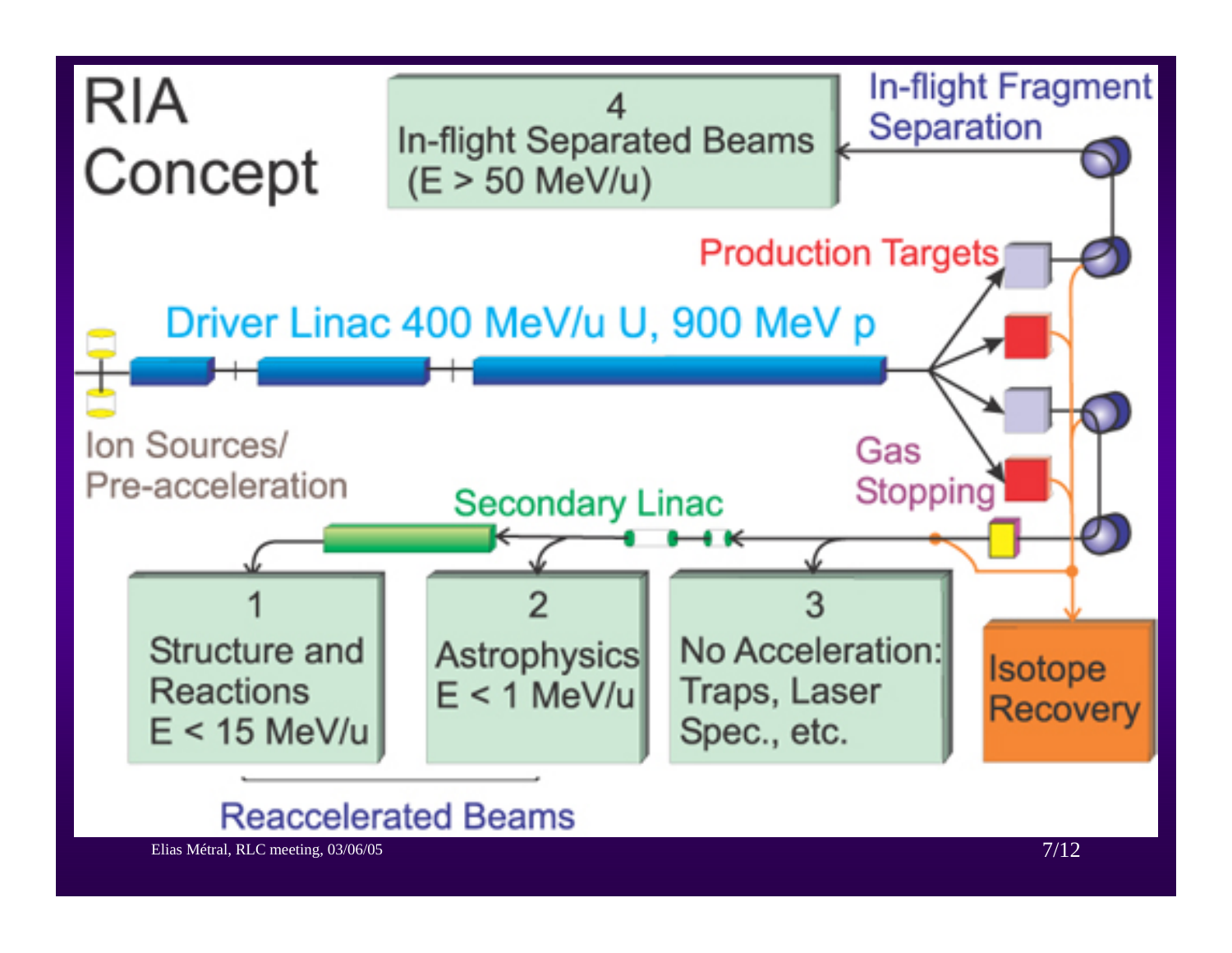

Elias Métral, RLC meeting, 03/06/05 8/12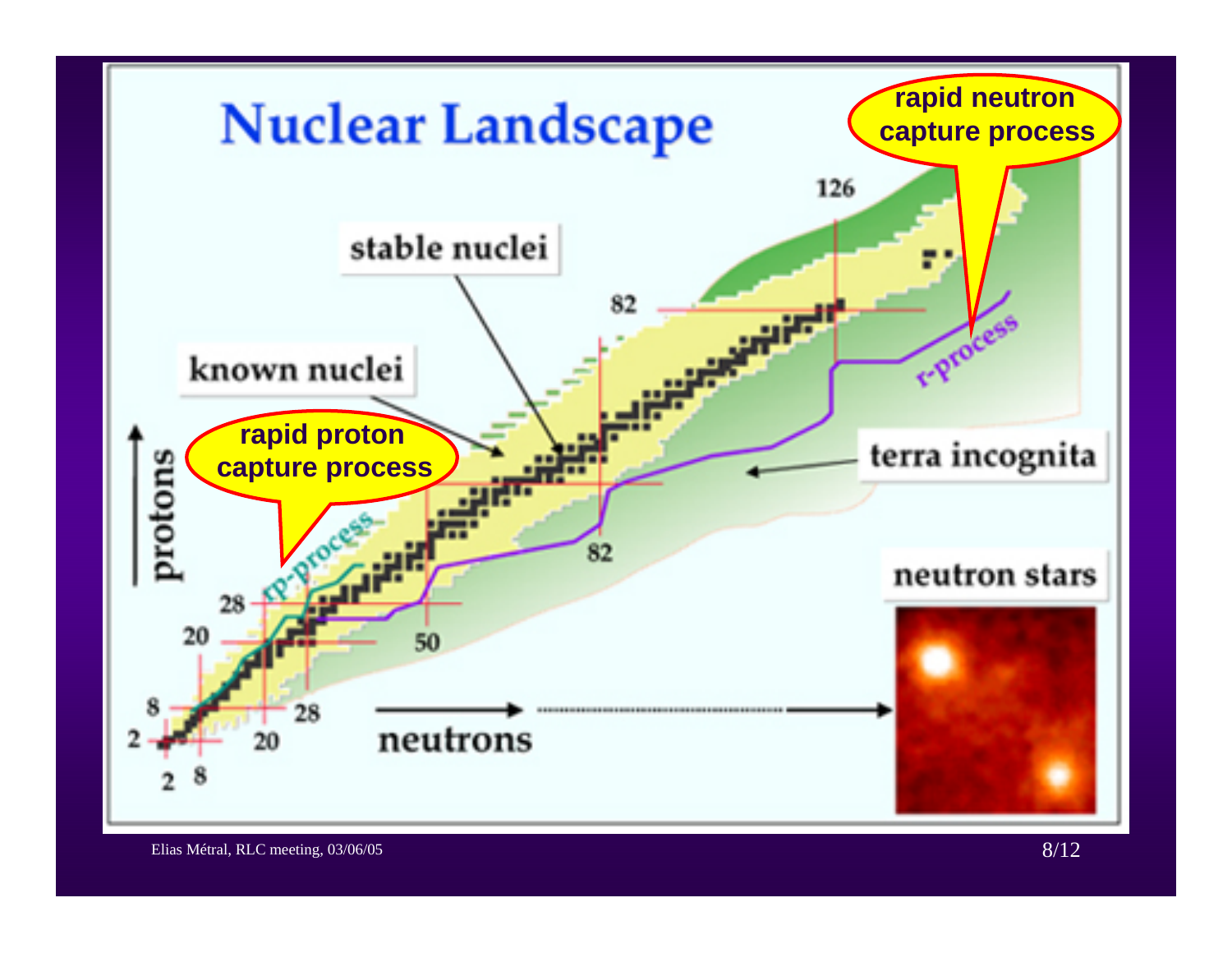## **From the RIA Facility Workshop, March 9-13, 2004**

### http://www.orau.org/ria/

### e Isotope Accelerator (RIA)

#### RA: COMMICTING NUCLEI with the UNIVERSIA Anward Hows Accider

#### RIA will:

**Viet is RW1 VTV & RA UNDER?** 

**CALCULAR** 

**M** Toyot

<u>V Antige est</u>

**Na Guarrow Grisoni** 

**Marian** 

.<br>Maar beginning Links

**Sit Massive Committee** 

on the RA Users Gray

- . Be the world's most powerful research accelerator dedicated to producing and exploring new rare isotopes that cannot be found on earth
- · oducate tww generations of scientists
- · gravide society with numerous opportunities to reap the benefits of discovery

RIA has the highest priority for major new construction in Nuclear Physics in the 2002. Long Range Plan for Nuclear Science

#### February 13, 2004: The Department of Energy has confirmed that Deputy Secretary Kyle McStarrow has signed a memorandum of decision approving the Mission Need, Critical Decision-0 (CD-0), for RIA.

SPECIAL ANNOUNCEMENTS

#### RIA Facility Workshop Upcoming: March 9-13 Third RIA Summer School on Exotic Beam Physics August 8-14, 2004 ATLAS Facility, Argenne National Laboratory<br>Argenne, 31neie, USA



ope Accelerator (RIA)

## The RIA Users Group

**Total users** 

Geography:

616 494 (exp)  $122$  (th)

### **Principal Interest:**

Structure (440) Astrophysics (75) Acc/Tech/Apps (72) Fundamental (29) **USA (341)** Germany (55) UK (23) France (20) Japan (10) Finland (9) Switzerland (8), Canada (7) Belgium (5) ...33 countries

Elias Métral, RLC meeting, 03/06/05  $9/12$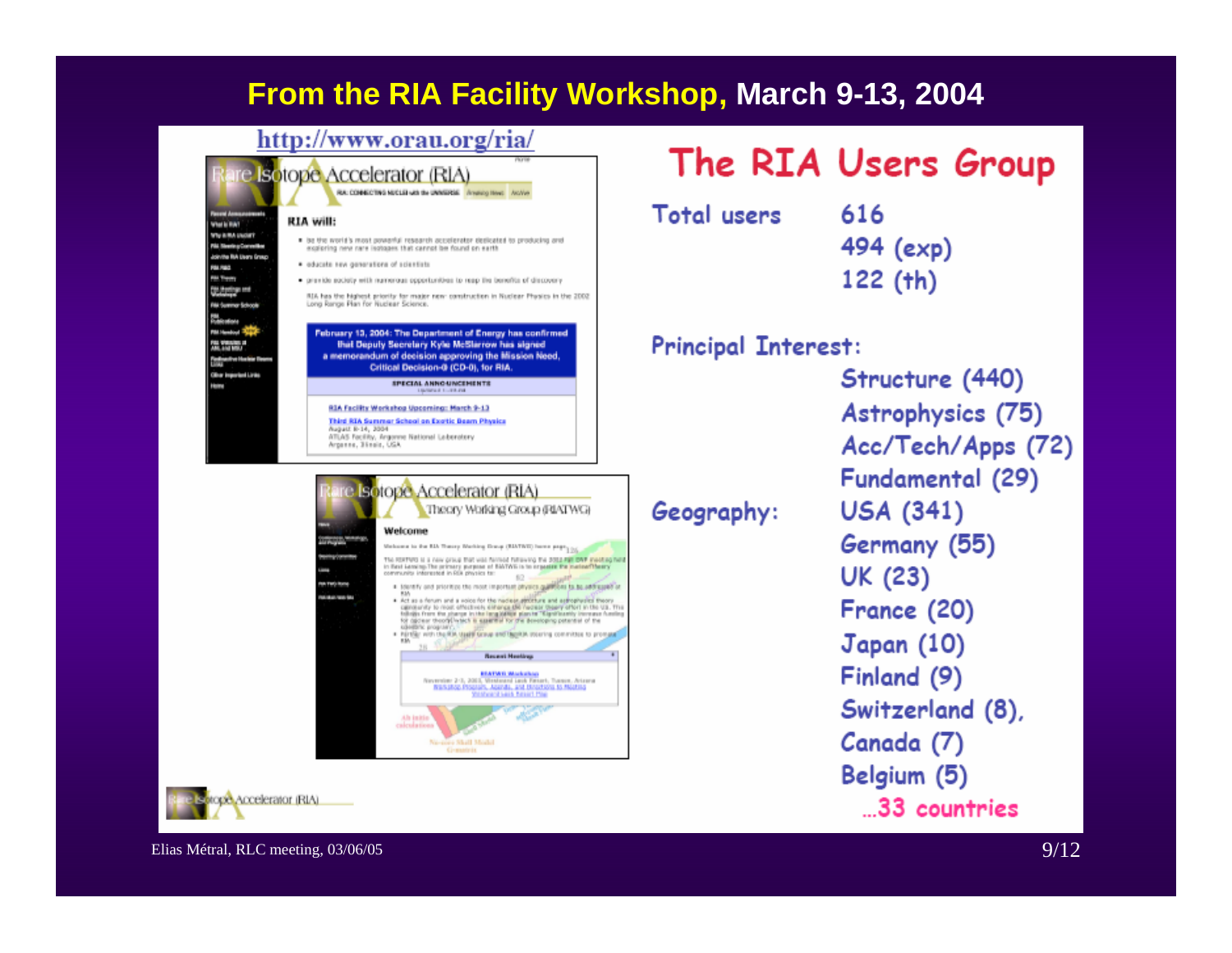# **ISOL Task Force Report to NSAC**

November 22, 1999

For a Fiscal Year 2002 construction start and operation in Fiscal Year 2007, the Rare-Isotope Accelerator facility's projected cost is about \$500 million.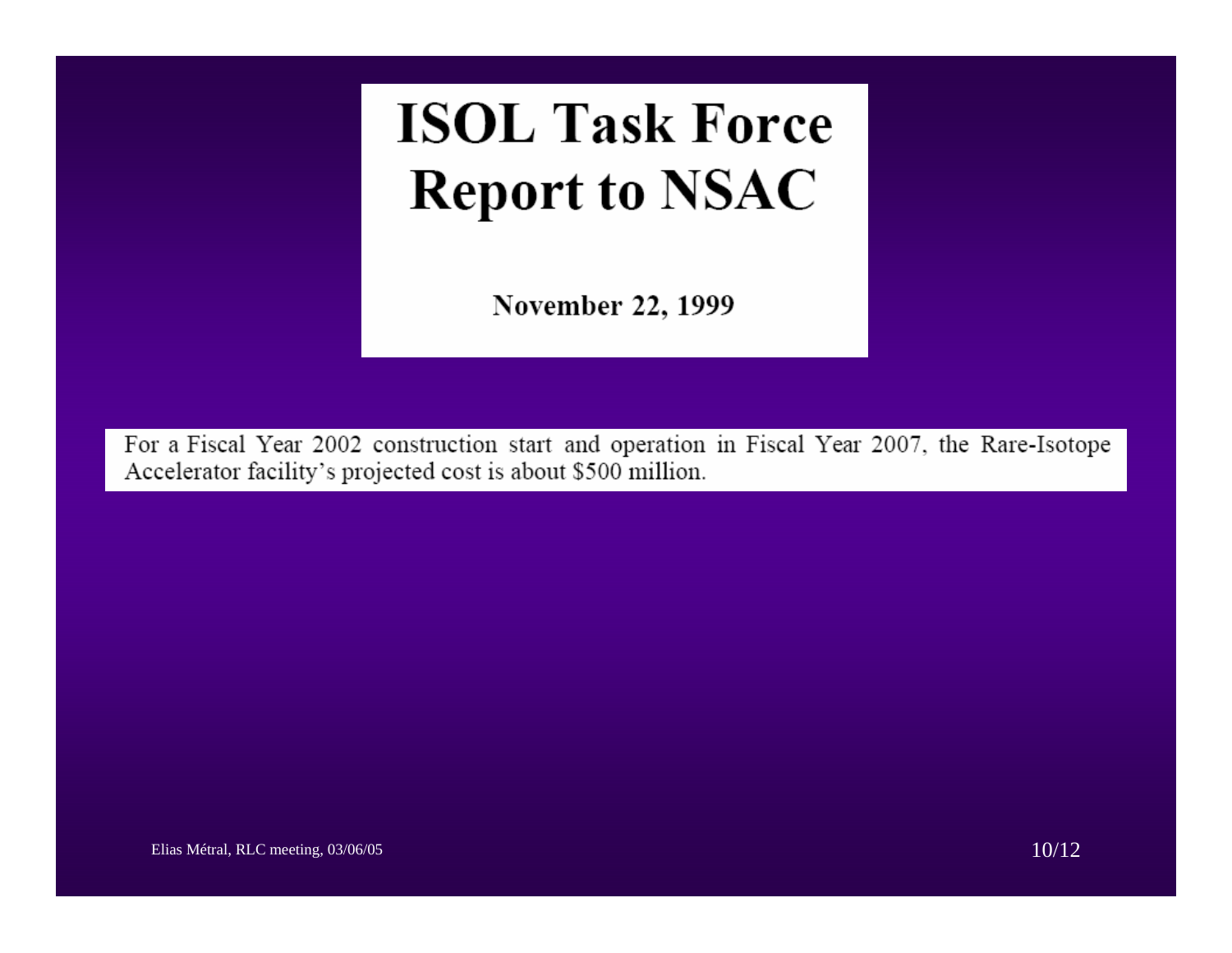## **Breaking News (1/2)**

**RIA Day in Washington, D.C. May 11, 2005** 

**24 members of the RIA Users Organization (including 7 students), representing 11 states, met in Washington, D.C. on May 11, 2005 to participate in the meeting organized by the RIAUO Executive Committee. An important component of this Users meeting was the delivery of a letter from the RIA Users to the U.S. Congress. The purpose of the letter was to "secure the funding for RIA that is required to move forward with the needed R&D, site selection, and conceptual design activities"**

 **The letter (http://riagroup.nscl.msu.edu/signup.php?cntry=us ) was signed by 500 U.S. scientists from 34 states. In addition, about 250 scientists from abroad, representing 32 countries, also signed the letter of support (http://riagroup.nscl.msu.edu/signup.php?cntry=other) or expressed their interest in individual letters and written statements. Those are impressive numbers demonstrating the high scientific hopes of the community at large for RIA**

Elias Métral, RLC meeting,  $03/06/05$  11/12